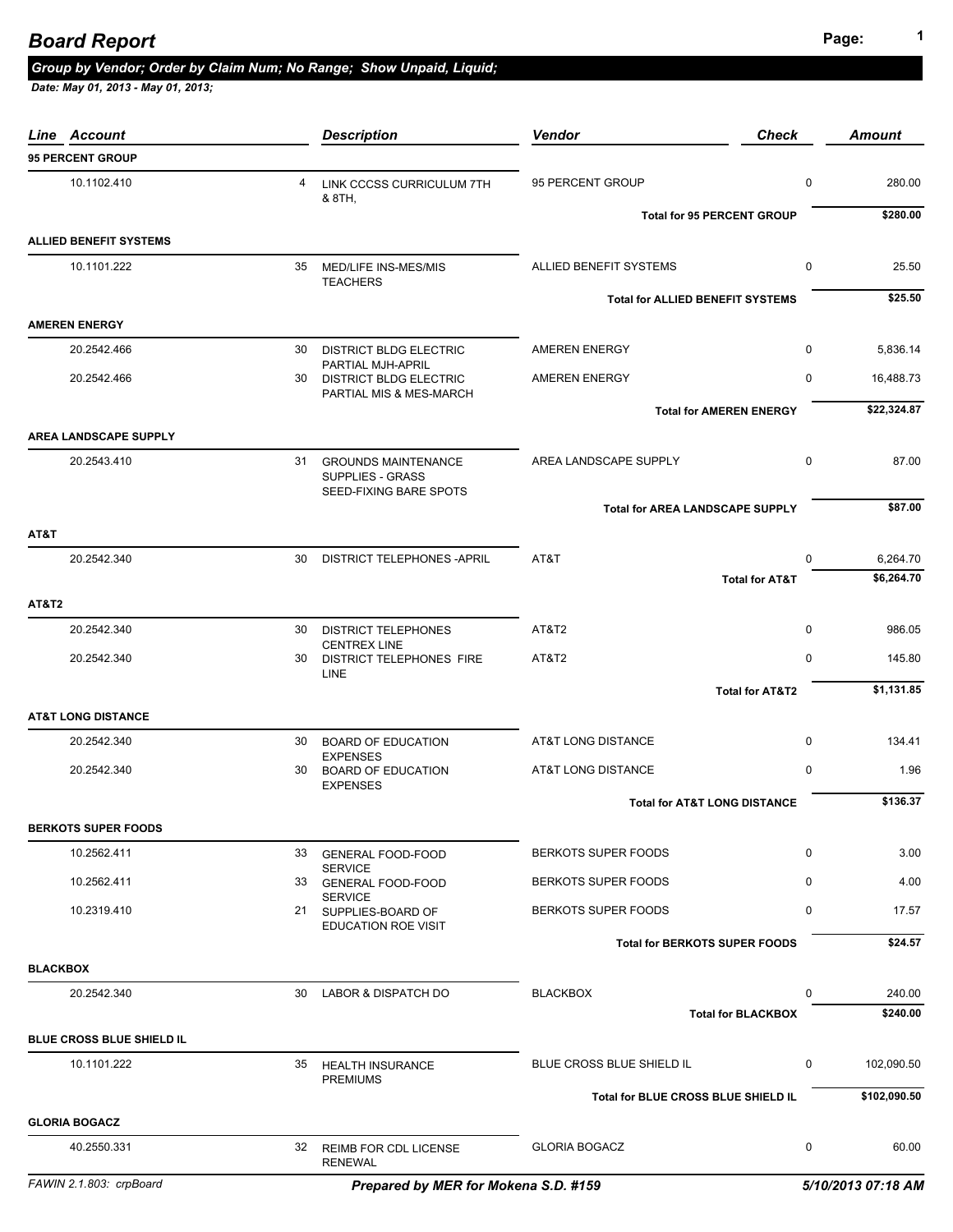# **Page: <sup>2</sup>** *Board Report*

### *Group by Vendor; Order by Claim Num; No Range; Show Unpaid, Liquid;*

| Line Account                     |    | <b>Description</b>                             | <b>Vendor</b><br><b>Check</b>              |             | <b>Amount</b> |
|----------------------------------|----|------------------------------------------------|--------------------------------------------|-------------|---------------|
|                                  |    |                                                | <b>Total for GLORIA BOGACZ</b>             |             | \$60.00       |
| <b>SUZANNE M. BOTANA</b>         |    |                                                |                                            |             |               |
| 10.1200.300                      |    | 10 PURCHASE<br>SERVICES-STUDENT SERVICES       | SUZANNE M. BOTANA                          | 0           | 1,400.00      |
|                                  |    |                                                | <b>Total for SUZANNE M. BOTANA</b>         |             | \$1,400.00    |
| BR BLEACHERS CORVUS IND          |    |                                                |                                            |             |               |
| 20.2542.323                      | 4  | <b>BLEACHER INSPECTION</b>                     | BR BLEACHERS CORVUS IND                    | $\Omega$    | 200.00        |
|                                  |    |                                                | Total for BR BLEACHERS CORVUS IND          |             | \$200.00      |
| <b>CANON FINANCIAL SERVICES</b>  |    |                                                |                                            |             |               |
| 10.2630.320                      | 30 | <b>COPIERS DISTRICT WIDE</b>                   | CANON FINANCIAL SERVICES                   | $\mathbf 0$ | 4,670.00      |
|                                  |    | <b>MAINT</b>                                   | <b>Total for CANON FINANCIAL SERVICES</b>  |             | \$4,670.00    |
| <b>CDW GOVERNMENT, INC</b>       |    |                                                |                                            |             |               |
| 10.1101.310                      | 18 | SYMANTEC PROT SUITE                            | CDW GOVERNMENT, INC                        | $\mathbf 0$ | 7,704.10      |
|                                  |    | SOFTWARE,                                      |                                            |             |               |
|                                  |    |                                                | <b>Total for CDW GOVERNMENT, INC</b>       |             | \$7,704.10    |
| <b>CLASSROOM DIRECT</b>          |    |                                                |                                            |             |               |
| 10.1101.410                      | 3  | PENCIL AWARDS/ CALENDARS,                      | <b>CLASSROOM DIRECT</b>                    | 0           | 98.02         |
|                                  |    |                                                | <b>Total for CLASSROOM DIRECT</b>          |             | \$98.02       |
| <b>COM ED</b>                    |    |                                                |                                            |             |               |
| 20.2542.466                      | 30 | <b>BUILDING ELECTRIC MES &amp; MIS</b>         | COM ED                                     | 0           | 8,162.00      |
| 20.2542.466                      | 30 | <b>BUILDING ELECTRIC MJH</b>                   | COM ED                                     | $\Omega$    | 2,391.43      |
|                                  |    |                                                | <b>Total for COM ED</b>                    |             | \$10,553.43   |
| <b>COMMERCIAL FOOD SYSTEMS</b>   |    |                                                |                                            |             |               |
| 10.2562.411                      | 33 | <b>GENERAL FOOD-FOOD</b>                       | <b>COMMERCIAL FOOD SYSTEMS</b>             | $\mathbf 0$ | 706.19        |
| 10.1125.410                      |    | <b>SERVICE</b><br>22 SUPPLIES-EARLY START      | COMMERCIAL FOOD SYSTEMS                    | 0           | 169.53        |
| 10.2562.411                      | 33 | <b>GENERAL FOOD-FOOD</b><br><b>SERVICE</b>     | <b>COMMERCIAL FOOD SYSTEMS</b>             | $\Omega$    | 307.71        |
| 10.2562.411                      | 33 | <b>GENERAL FOOD-FOOD</b>                       | COMMERCIAL FOOD SYSTEMS                    | 0           | 312.09        |
| 10.2562.411                      | 33 | <b>SERVICE</b><br><b>GENERAL FOOD-FOOD</b>     | <b>COMMERCIAL FOOD SYSTEMS</b>             | $\mathbf 0$ | 443.89        |
|                                  |    | <b>SERVICE</b>                                 |                                            |             |               |
|                                  |    |                                                | <b>Total for COMMERCIAL FOOD SYSTEMS</b>   |             | \$1,939.41    |
| <b>COMMUNICATION REVOLVIN FU</b> |    |                                                |                                            |             |               |
| 20.2542.340                      | 30 | ICN BANDWIDTH COMM CHG                         | <b>COMMUNICATION REVOLVIN FU</b>           | $\mathbf 0$ | 700.00        |
|                                  |    |                                                | <b>Total for COMMUNICATION REVOLVIN FU</b> |             | \$700.00      |
| <b>CONSERV FS</b>                |    |                                                |                                            |             |               |
| 20.2543.410                      |    | 31 GROUNDS MAINTENANCE<br><b>SUPPLIES</b>      | <b>CONSERV FS</b>                          | 0           | 211.85        |
|                                  |    |                                                | <b>Total for CONSERV FS</b>                |             | \$211.85      |
| <b>CPI QUALIFIED PLAN CONSUL</b> |    |                                                |                                            |             |               |
| 10.1101.211                      |    | 30 APRIL MONTHLY FEE                           | CPI QUALIFIED PLAN CONSUL                  | 0           | 12.00         |
|                                  |    |                                                | <b>Total for CPI QUALIFIED PLAN CONSUL</b> |             | \$12.00       |
| <b>DAVID ANTHONY JEWELRY</b>     |    |                                                |                                            |             |               |
| 10.2319.350                      |    | 21 SPECIAL DISTRICT<br>SERVICES-BELLS ENGRAVED | DAVID ANTHONY JEWELRY                      | 0           | 315.00        |
|                                  |    |                                                | <b>Total for DAVID ANTHONY JEWELRY</b>     |             | \$315.00      |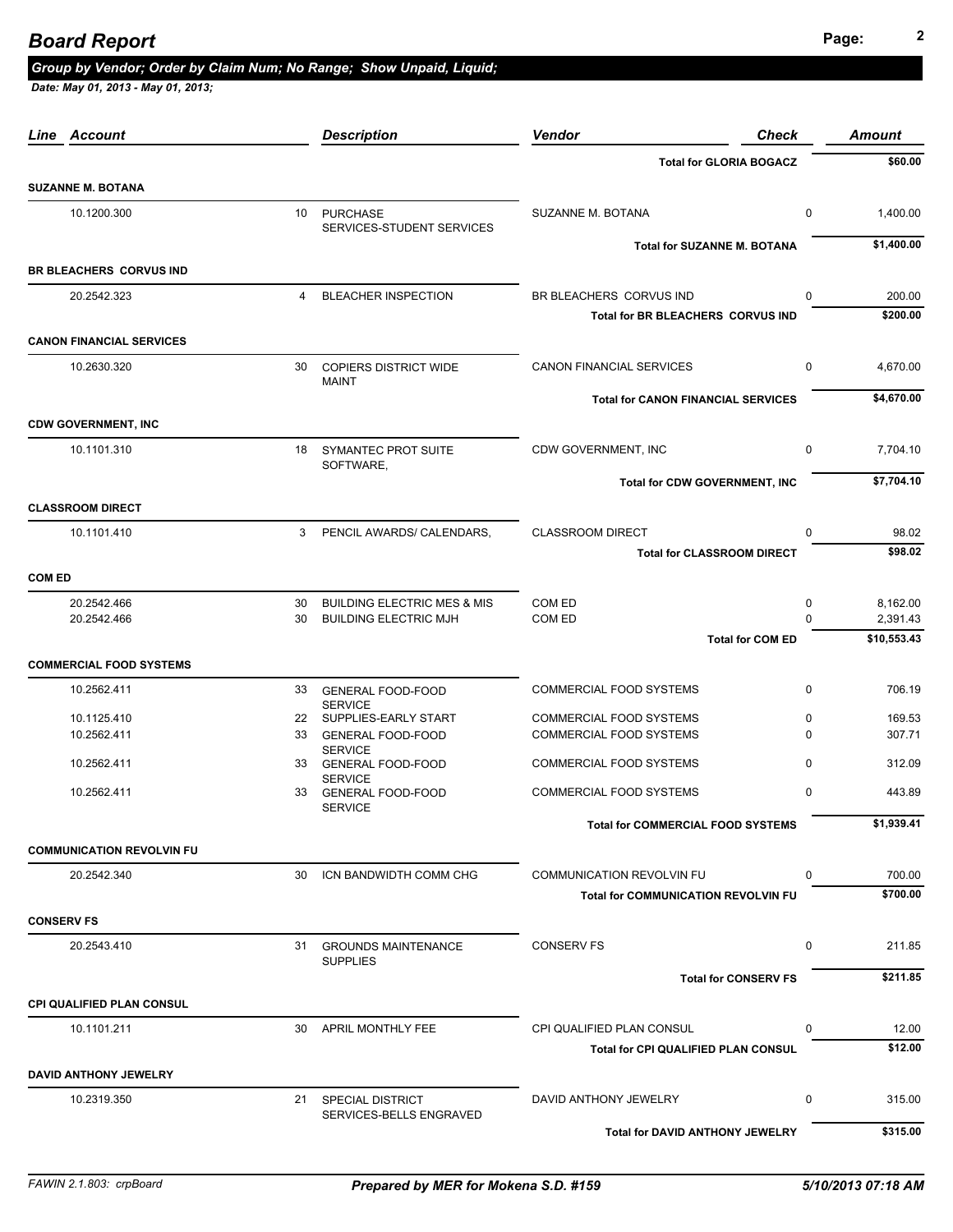## **Page: <sup>3</sup>** *Board Report*

### *Group by Vendor; Order by Claim Num; No Range; Show Unpaid, Liquid;*

| Line Account                   |                | <b>Description</b>                           | <b>Vendor</b>                            | <b>Check</b>           | <b>Amount</b> |
|--------------------------------|----------------|----------------------------------------------|------------------------------------------|------------------------|---------------|
| <b>DELTA DENTAL OF IL-RISK</b> |                |                                              |                                          |                        |               |
| 10.1101.222                    | 35             | <b>DENTAL INSURANCE</b><br><b>PREMIUMS</b>   | DELTA DENTAL OF IL-RISK                  | 0                      | 8,215.46      |
|                                |                |                                              | Total for DELTA DENTAL OF IL-RISK        |                        | \$8,215.46    |
| DEMCO, INC.                    |                |                                              |                                          |                        |               |
| 10.1101.410                    | 3              | <b>BOOK POCKETS,</b>                         | DEMCO, INC.                              | 0                      | 17.89         |
|                                |                |                                              |                                          | Total for DEMCO, INC.  | \$17.89       |
| <b>ELIM CHRISTIAN SERVICES</b> |                |                                              |                                          |                        |               |
| 10.4120.678                    | 10             | PRIVATE TUITION 15 DAYS                      | ELIM CHRISTIAN SERVICES                  | $\mathbf 0$            | 10,390.38     |
| 10.4120.678                    | 10             | RETROACTIVE INCREASE 2013                    | ELIM CHRISTIAN SERVICES                  | $\Omega$               | 1,211.84      |
| 10.1200.410                    | 10             | PRIVATE TUITION<br>SUPPLIES-STUDENT SERVICES | ELIM CHRISTIAN SERVICES                  | $\mathbf{0}$           | 44.60         |
|                                |                |                                              | <b>Total for ELIM CHRISTIAN SERVICES</b> |                        | \$11,646.82   |
| <b>HEATHER ESGAR</b>           |                |                                              |                                          |                        |               |
| 10.1101.410                    | $\overline{2}$ | PICTURE DEV REIMB                            | <b>HEATHER ESGAR</b>                     | $\mathbf 0$            | 25.54         |
|                                |                |                                              | <b>Total for HEATHER ESGAR</b>           |                        | \$25.54       |
| <b>ETA/CUISENAIRE</b>          |                |                                              |                                          |                        |               |
| 10.1101.410                    | 3              | PUMPING HEART MODEL,                         | <b>ETA/CUISENAIRE</b>                    | 0                      | 46.95         |
|                                |                |                                              | <b>Total for ETA/CUISENAIRE</b>          |                        | \$46.95       |
| <b>FEDEX</b>                   |                |                                              |                                          |                        |               |
| 10.1101.410                    | 2              | YEARBOOKS VAN GOGH-MES                       | <b>FEDEX</b>                             | 0                      | 30.86         |
|                                |                | <b>SCHOOL</b>                                |                                          |                        |               |
|                                |                |                                              |                                          | <b>Total for FEDEX</b> | \$30.86       |
| FEIL WATER TREATMENT           |                |                                              |                                          |                        |               |
| 10.2321.411                    |                | 21 SUPPLIES-DISTRICT                         | FEIL WATER TREATMENT                     | 0                      | 30.00         |
|                                |                | OFFICE-WATER                                 |                                          |                        | \$30.00       |
|                                |                |                                              | <b>Total for FEIL WATER TREATMENT</b>    |                        |               |
| <b>DEARBORN NATIONAL LIFE</b>  |                |                                              |                                          |                        |               |
| 10.1101.222                    | 35             | <b>DENTAL INSURANCE</b><br><b>PREMIUMS</b>   | DEARBORN NATIONAL LIFE                   | 0                      | 643.20        |
|                                |                |                                              | <b>Total for DEARBORN NATIONAL LIFE</b>  |                        | \$643.20      |
| <b>FOX RIVER FOODS</b>         |                |                                              |                                          |                        |               |
| 10.2562.410                    | 33             | NON-FOOD SUPPLIES-FOOD                       | FOX RIVER FOODS                          | 0                      | 93.75         |
|                                |                | <b>SERVICE</b>                               |                                          |                        |               |
| 10.2562.411                    |                | 33 GENERAL FOOD-FOOD<br><b>SERVICE</b>       | FOX RIVER FOODS                          | 0                      | 470.84        |
| 10.2562.410                    | 33             | NON-FOOD SUPPLIES-FOOD                       | FOX RIVER FOODS                          | $\mathbf 0$            | 153.99        |
| 10.2562.411                    | 33             | <b>SERVICE</b><br><b>GENERAL FOOD-FOOD</b>   | FOX RIVER FOODS                          | $\mathbf 0$            | 979.78        |
| 10.2562.410                    | 33             | <b>SERVICE</b><br>NON-FOOD SUPPLIES-FOOD     | FOX RIVER FOODS                          | 0                      | 105.29        |
|                                |                | <b>SERVICE</b>                               |                                          |                        |               |
| 10.2562.411                    | 33             | <b>GENERAL FOOD-FOOD</b><br><b>SERVICE</b>   | FOX RIVER FOODS                          | $\mathbf 0$            | 330.70        |
| 10.2562.410                    | 33             | NON-FOOD SUPPLIES-FOOD                       | FOX RIVER FOODS                          | 0                      | 132.86        |
| 10.2562.411                    |                | <b>SERVICE</b><br>33 GENERAL FOOD-FOOD       | FOX RIVER FOODS                          | 0                      | 1,161.58      |
|                                |                | <b>SERVICE</b>                               |                                          | $\mathbf 0$            |               |
| 10.2562.410                    | 33             | NON-FOOD SUPPLIES-FOOD<br><b>SERVICE</b>     | FOX RIVER FOODS                          |                        | 90.01         |
| 10.2562.411                    | 33             | <b>GENERAL FOOD-FOOD</b><br><b>SERVICE</b>   | FOX RIVER FOODS                          | 0                      | 66.12         |
| 10.2562.411                    | 33             | <b>GENERAL FOOD-FOOD</b><br><b>SERVICE</b>   | FOX RIVER FOODS                          | 0                      | 1,029.56      |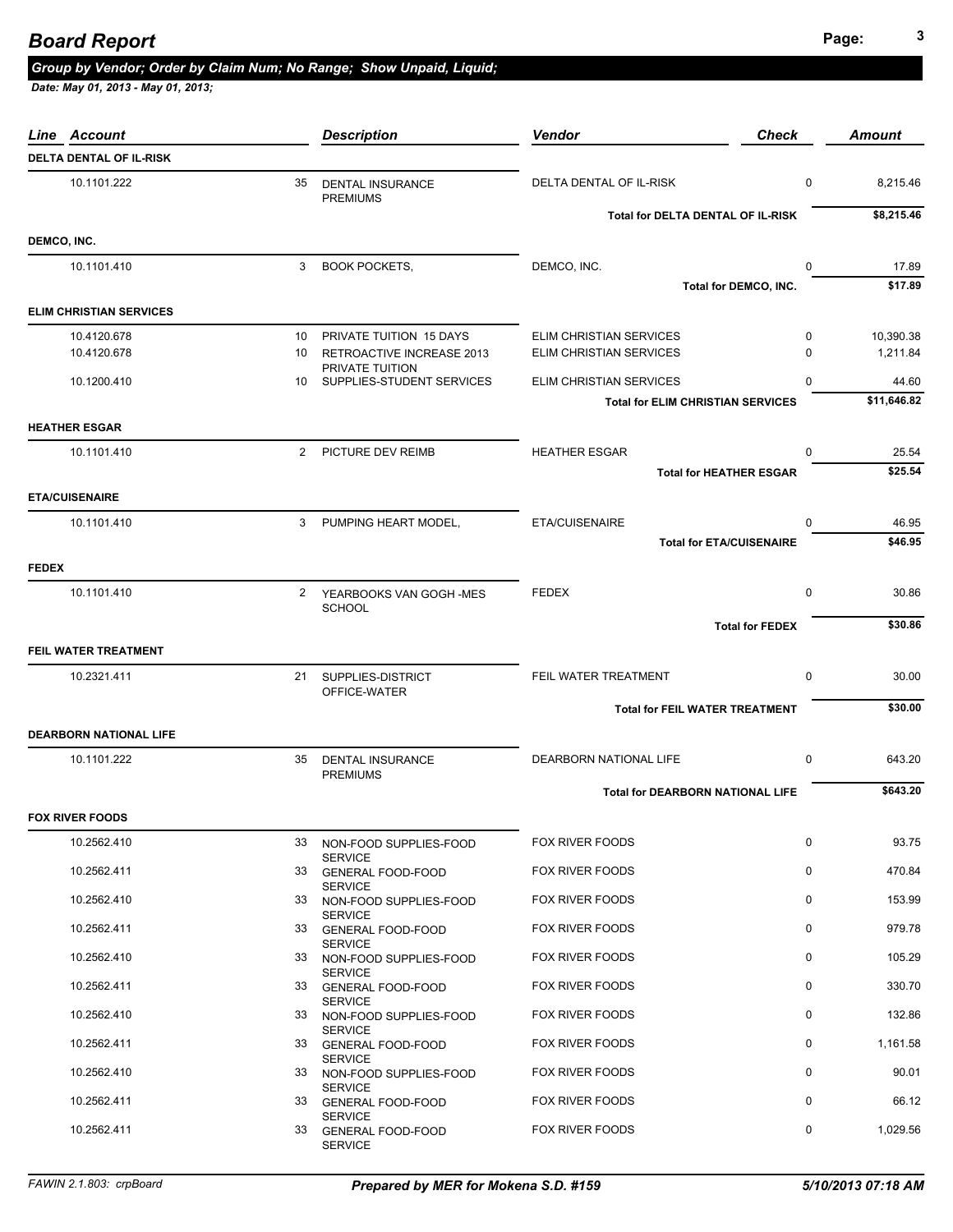### **Page: <sup>4</sup>** *Board Report*

### *Group by Vendor; Order by Claim Num; No Range; Show Unpaid, Liquid;*

| Line Account                      |    | <b>Description</b>                                                    | <b>Vendor</b>                               | <b>Check</b>          | <b>Amount</b> |
|-----------------------------------|----|-----------------------------------------------------------------------|---------------------------------------------|-----------------------|---------------|
| 10.2562.411                       | 33 | <b>GENERAL FOOD-FOOD</b>                                              | FOX RIVER FOODS                             | $\mathbf 0$           | 1,835.28      |
| 10.2562.411                       | 33 | <b>SERVICE</b><br><b>GENERAL FOOD-FOOD</b><br><b>SERVICE</b>          | FOX RIVER FOODS                             | 0                     | 554.06        |
|                                   |    |                                                                       | <b>Total for FOX RIVER FOODS</b>            |                       | \$7,003.82    |
| <b>HAMMOND &amp; STEPHENS CO.</b> |    |                                                                       |                                             |                       |               |
| 10.1101.410                       | 3  | <b>RECORD BOOKS/TARDY</b><br><b>RECEIPT BOOKS.</b>                    | HAMMOND & STEPHENS CO.                      | $\mathbf 0$           | 143.12        |
| <b>LAURA HARTWELL</b>             |    |                                                                       | Total for HAMMOND & STEPHENS CO.            |                       | \$143.12      |
| 10.1200.300                       |    |                                                                       | <b>LAURA HARTWELL</b>                       | $\mathbf 0$           | 289.00        |
|                                   |    | 10 PURCHASE<br>SERVICES-STUDENT SERVICES<br><b>REIMB PKG EXPENSES</b> |                                             |                       |               |
|                                   |    |                                                                       | <b>Total for LAURA HARTWELL</b>             |                       | \$289.00      |
| <b>HOME DEPOT*</b>                |    |                                                                       |                                             |                       |               |
| 20.2542.411                       | 4  | SUPPLIES-O&M<br>MAINTENANCE/MJH                                       | HOME DEPOT*                                 | $\mathbf 0$           | 61.26         |
| 20.2543.410                       |    | 31 GROUNDS MAINTENANCE                                                | HOME DEPOT*                                 | $\mathbf 0$           | 74.65         |
| 20.2543.410                       |    | <b>SUPPLIES</b><br>31 GROUNDS MAINTENANCE<br><b>SUPPLIES</b>          | HOME DEPOT*                                 | $\mathbf 0$           | 52.27         |
| 20.2543.410                       |    | 31 GROUNDS MAINTENANCE<br><b>SUPPLIES</b>                             | HOME DEPOT*                                 | 0                     | 50.94         |
|                                   |    |                                                                       |                                             | Total for HOME DEPOT* | \$239.12      |
| <b>HOUGHTON MIFFLIN COMPANY</b>   |    |                                                                       |                                             |                       |               |
| 10.2230.310                       |    | 18 TESTING<br>PROCESSING-DISTRICT COGAT<br><b>TESTING MATERIALS</b>   | HOUGHTON MIFFLIN COMPANY                    | $\mathbf 0$           | 1,055.64      |
|                                   |    |                                                                       | <b>Total for HOUGHTON MIFFLIN COMPANY</b>   |                       | \$1,055.64    |
| <b>IASA</b>                       |    |                                                                       |                                             |                       |               |
| 10.2310.640                       | 20 | <b>DISTRICT ASSOC</b><br>MEMBERSHIPS-SB7 2ND<br><b>VERSION</b>        | <b>IASA</b>                                 | $\mathbf 0$           | 275.00        |
|                                   |    |                                                                       |                                             | <b>Total for IASA</b> | \$275.00      |
| <b>ILLINOIS PUBLIC RISK FUND</b>  |    |                                                                       |                                             |                       |               |
| 80.2364.380                       | 30 | JUNE WORKERS COMP<br><b>INSURANCE</b>                                 | <b>ILLINOIS PUBLIC RISK FUND</b>            | 0                     | 5,263.00      |
|                                   |    |                                                                       | <b>Total for ILLINOIS PUBLIC RISK FUND</b>  |                       | \$5,263.00    |
| IL STATE UNIV. CONF. SERV         |    |                                                                       |                                             |                       |               |
| 10.2210.314                       |    | 13 ELA COMMON CORE<br>TRNG-GRABOWSKI,                                 | IL STATE UNIV. CONF. SERV                   | 0                     | 35.00         |
|                                   |    |                                                                       | <b>Total for IL STATE UNIV, CONF, SERV</b>  |                       | \$35.00       |
| <b>INLAND ARTS &amp; GRAPHICS</b> |    |                                                                       |                                             |                       |               |
| 10.2319.350                       |    | 21 BUSINESS CARDS-CASTILLO                                            | <b>INLAND ARTS &amp; GRAPHICS</b>           | 0                     | 44.51         |
|                                   |    |                                                                       | <b>Total for INLAND ARTS &amp; GRAPHICS</b> |                       | \$44.51       |
| <b>INSTITUTE EDUC'L.DEVELOP.</b>  |    |                                                                       |                                             |                       |               |
| 10.2210.314                       |    | 13 FIFTH GR SEMINAR,                                                  | INSTITUTE EDUC'L.DEVELOP.                   | 0                     | 219.00        |
|                                   |    |                                                                       | Total for INSTITUTE EDUC'L.DEVELOP.         |                       | \$219.00      |
| <b>INTERSTATE BATTERY</b>         |    |                                                                       |                                             |                       |               |
| 20.2542.411                       |    | 2 SUPPLIES-N END SECURITY<br>ALARM BATTERY-O&M<br>MAINTENANCE/MES     | <b>INTERSTATE BATTERY</b>                   | 0                     | 33.90         |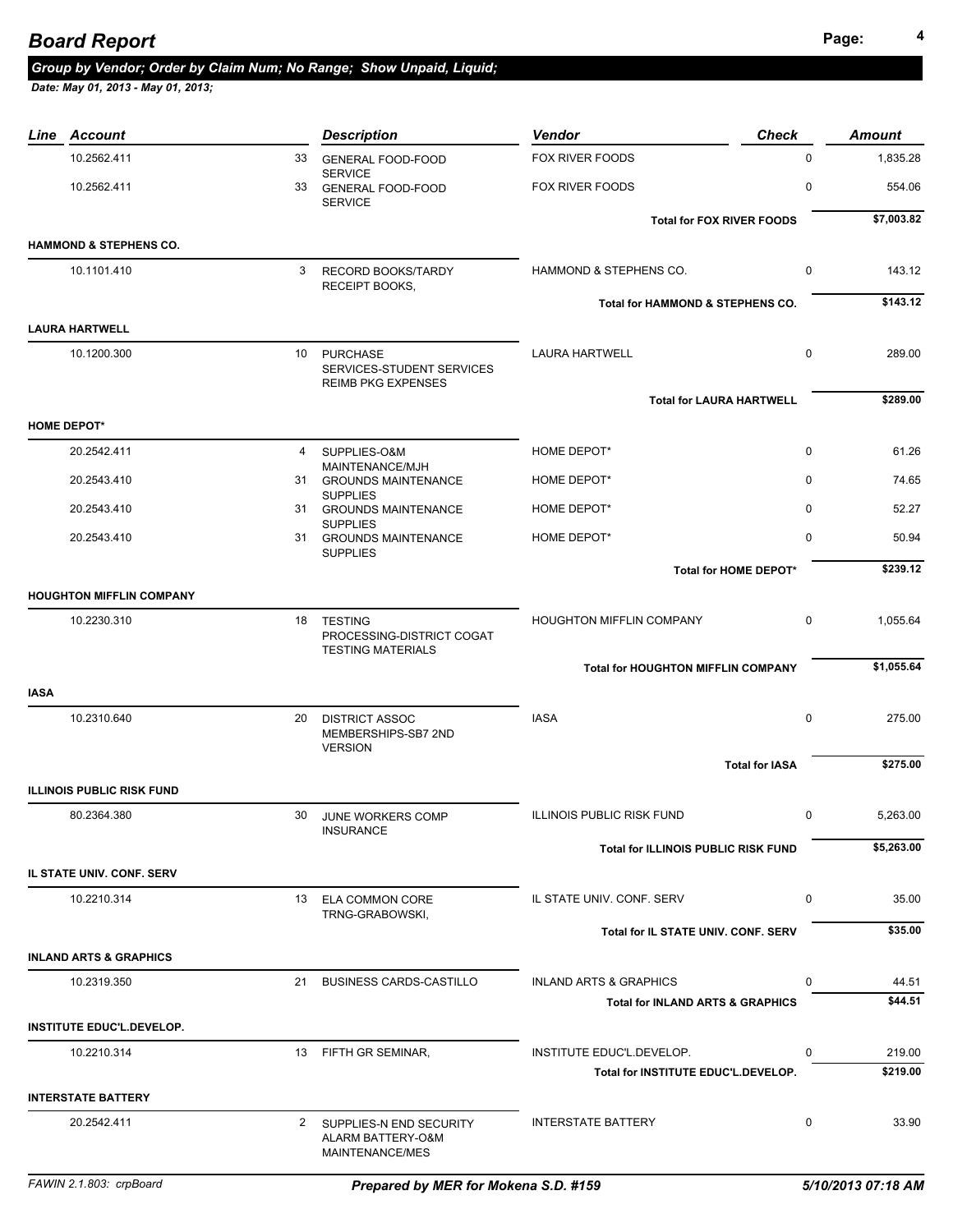## **Page: <sup>5</sup>** *Board Report*

### *Group by Vendor; Order by Claim Num; No Range; Show Unpaid, Liquid;*

| Line Account                     |    | <b>Description</b>                                                    | Vendor<br><b>Check</b>                                      | <b>Amount</b>         |
|----------------------------------|----|-----------------------------------------------------------------------|-------------------------------------------------------------|-----------------------|
|                                  |    |                                                                       | <b>Total for INTERSTATE BATTERY</b>                         | \$33.90               |
| JONES SCHOOL SUPPLY CO.          |    |                                                                       |                                                             |                       |
| 10.1101.410                      | 3  | CERTIFICATES/AWARDS,                                                  | JONES SCHOOL SUPPLY CO.<br>$\Omega$                         | 474.12                |
|                                  |    |                                                                       | Total for JONES SCHOOL SUPPLY CO.                           | \$474.12              |
| <b>MARY LOUISE KNOERZER</b>      |    |                                                                       |                                                             |                       |
| 10.2319.410                      |    | 21 SUPPLIES-BOARD OF<br><b>EDUCATION</b>                              | <b>MARY LOUISE KNOERZER</b><br>0                            | 11.32                 |
|                                  |    |                                                                       | <b>Total for MARY LOUISE KNOERZER</b>                       | \$11.32               |
| <b>KRYSTAL DAIRY</b>             |    |                                                                       |                                                             |                       |
| 10.2562.413                      | 33 | MILK- FOOD SERVICE                                                    | <b>KRYSTAL DAIRY</b><br>$\Omega$                            | 3,245.99              |
|                                  |    |                                                                       | <b>Total for KRYSTAL DAIRY</b>                              | \$3,245.99            |
| <b>LAKESHORE LEARNING MAT'L</b>  |    |                                                                       |                                                             |                       |
| 10.1101.410                      | 3  | <b>INTERACTIVE LEARNING</b><br>MATLS.                                 | <b>LAKESHORE LEARNING MAT'L</b><br>$\Omega$                 | 252.92                |
| 10.1101.410                      | 3  | <b>INDEPENDENT READING</b><br><b>MATERIALS</b>                        | LAKESHORE LEARNING MAT'L<br>$\Omega$                        | 183.92                |
|                                  |    |                                                                       | Total for LAKESHORE LEARNING MAT'L                          | \$436.84              |
| <b>LANTER REFRIG. DISTR. CO.</b> |    |                                                                       |                                                             |                       |
| 10.2562.315                      | 33 | DELIVERY CHARGE-FOOD                                                  | LANTER REFRIG. DISTR. CO.<br>$\Omega$                       | 354.53                |
| 10.2562.315                      | 33 | <b>SERVICE</b><br>DELIVERY CHARGE-FOOD                                | LANTER REFRIG. DISTR. CO.<br>$\Omega$                       | 183.75                |
|                                  |    | <b>SERVICE</b>                                                        | Total for LANTER REFRIG. DISTR. CO.                         | \$538.28              |
| <b>ANN LEWANDOWSKI</b>           |    |                                                                       |                                                             |                       |
| 10.2562.410                      | 33 | <b>CERT RENEWAL</b>                                                   | ANN LEWANDOWSKI<br>$\Omega$                                 | 35.00                 |
|                                  |    |                                                                       | <b>Total for ANN LEWANDOWSKI</b>                            | \$35.00               |
| <b>LIBRARY VIDEO COMPANY</b>     |    |                                                                       |                                                             |                       |
| 10.2223.410                      |    | 3 LC DVDS.                                                            | <b>LIBRARY VIDEO COMPANY</b><br>$\Omega$                    | 422.94                |
|                                  |    |                                                                       | <b>Total for LIBRARY VIDEO COMPANY</b>                      | \$422.94              |
| LINCOLN-WAY H.S.#210             |    |                                                                       |                                                             |                       |
| 40.2550.464                      | 32 | SUPPLIES-TRANSPORTATION/G<br>AS                                       | LINCOLN-WAY H.S.#210<br>$\Omega$                            | 8,144.50              |
| 20.2545.410                      | 31 | B&G- GAS                                                              | LINCOLN-WAY H.S.#210<br>0                                   | 490.68                |
| 40.2550.464                      | 32 | TRANSPORTATION-FUEL                                                   | LINCOLN-WAY H.S.#210<br>0                                   | 6,166.79              |
| 20.2545.410                      | 31 | <b>BUILDINGS &amp; GROUNDS - FUEL</b>                                 | LINCOLN-WAY H.S.#210<br>0<br>Total for LINCOLN-WAY H.S.#210 | 465.41<br>\$15,267.38 |
| <b>LINCOLN-WAY AREA SP ED</b>    |    |                                                                       |                                                             |                       |
| 10.1200.300                      | 10 | <b>PURCHASE</b>                                                       | LINCOLN-WAY AREA SP ED<br>$\mathbf 0$                       | 414.00                |
| 10.1200.410                      |    | SERVICES-STUDENT SERVICES<br>10 SUPPLIES-STUDENT SERVICES             | LINCOLN-WAY AREA SP ED<br>$\Omega$                          | 4.99                  |
|                                  |    |                                                                       | Total for LINCOLN-WAY AREA SP ED                            | \$418.99              |
| <b>MACNEAL SCHOOL</b>            |    |                                                                       |                                                             |                       |
| 10.4120.678                      |    | 10 APRIL PRIVATE TUITION 2<br>STUDENTS 20 DAYS/ 1 STIDENT<br>@ 6 DAYS | MACNEAL SCHOOL<br>0                                         | 10,744.60             |
|                                  |    |                                                                       | <b>Total for MACNEAL SCHOOL</b>                             | \$10,744.60           |
| <b>MARTIN IMPLEMENT SALES</b>    |    |                                                                       |                                                             |                       |
| 20.2542.551                      | 31 | ECHO HC165 HEDGE TRIMMER,                                             | <b>MARTIN IMPLEMENT SALES</b><br>$\Omega$                   | 422.99                |
|                                  |    |                                                                       | <b>Total for MARTIN IMPLEMENT SALES</b>                     | \$422.99              |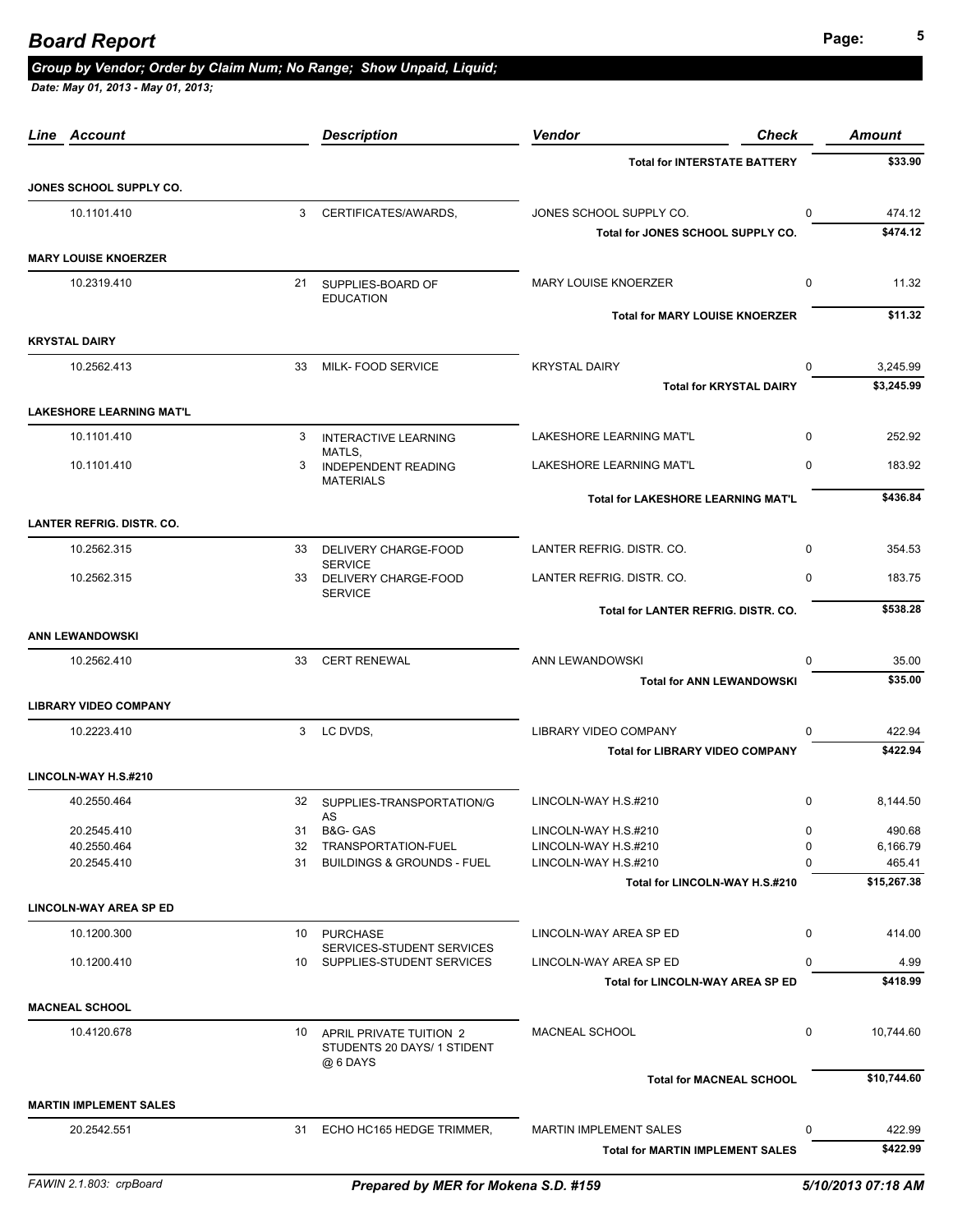### *Group by Vendor; Order by Claim Num; No Range; Show Unpaid, Liquid;*

| Line | Account                          |    | <b>Description</b>                                 | <b>Check</b><br><b>Vendor</b>              |             | <b>Amount</b> |
|------|----------------------------------|----|----------------------------------------------------|--------------------------------------------|-------------|---------------|
|      | <b>MARTIN WHALEN OFFICE SOL</b>  |    |                                                    |                                            |             |               |
|      | 10.2544.310                      | 30 | MONTHLY EQUIPMENT                                  | MARTIN WHALEN OFFICE SOL                   | 0           | 3,548.83      |
|      | 10.1102.410                      | 4  | <b>MAINTENANCE</b><br><b>CANON STAPLES,</b>        | <b>MARTIN WHALEN OFFICE SOL</b>            | 0           | 183.45        |
|      |                                  |    |                                                    | <b>Total for MARTIN WHALEN OFFICE SOL</b>  |             | \$3.732.28    |
|      | <b>MCGRAW-HILL</b>               |    |                                                    |                                            |             |               |
|      | 10.2230.310                      | 18 | GR 3 & 5 PLAN 1 A/SLEVEL                           | MCGRAW-HILL                                | $\mathbf 0$ | 4,238.80      |
|      |                                  |    | TESTING,                                           |                                            |             |               |
|      |                                  |    |                                                    | <b>Total for MCGRAW-HILL</b>               |             | \$4,238.80    |
|      | <b>MEDWORKS OF NEW LENOX</b>     |    |                                                    |                                            |             |               |
|      | 40.2550.310                      | 32 | DR SCREEN/PHYSICALS                                | MEDWORKS OF NEW LENOX                      | 0           | 20.00         |
|      | 40.2550.310                      | 32 | DR SCREEN/ PHYSICALS                               | MEDWORKS OF NEW LENOX                      | $\Omega$    | 20.00         |
|      | 40.2550.310                      | 32 | DRIVERS ANNUAL PHYSICALS                           | MEDWORKS OF NEW LENOX                      | 0           | 65.00         |
|      | 40.2550.310                      | 32 | DRIVERS ANNUAL PHYSICALS                           | MEDWORKS OF NEW LENOX                      | $\Omega$    | 65.00         |
|      |                                  |    |                                                    | <b>Total for MEDWORKS OF NEW LENOX</b>     |             | \$170.00      |
|      | <b>MEMPHIS NET AND TWINE</b>     |    |                                                    |                                            |             |               |
|      | 10.1500.323                      | 4  | EQUIPMENT MAINT-ATHLETIC                           | MEMPHIS NET AND TWINE                      | $\mathbf 0$ | 326.51        |
|      |                                  |    | DEPT DISCUSS NET                                   |                                            |             | \$326.51      |
|      |                                  |    |                                                    | <b>Total for MEMPHIS NET AND TWINE</b>     |             |               |
|      | <b>MENTORING MINDS</b>           |    |                                                    |                                            |             |               |
|      | 10.1101.410                      | 3  | FLIP CHARTS 4TH & 5TH,                             | <b>MENTORING MINDS</b>                     | 0           | 530.15        |
|      |                                  |    |                                                    | <b>Total for MENTORING MINDS</b>           |             | \$530.15      |
|      | <b>MIDWEST TRANSIT EQUIPMENT</b> |    |                                                    |                                            |             |               |
|      | 40.2550.331                      | 32 | SERVICES-TRANSPORTATION                            | MIDWEST TRANSIT EQUIPMENT                  | 0           | 47.50         |
|      | 40.2550.412                      | 32 | <b>MAINTENANCE</b>                                 | MIDWEST TRANSIT EQUIPMENT                  | $\Omega$    | 62.97         |
|      |                                  |    | PARTS-TRANSPORTATION                               |                                            |             |               |
|      | 40.2550.331                      | 32 | SERVICES-TRANSPORTATION                            | MIDWEST TRANSIT EQUIPMENT                  | 0           | 261.25        |
|      | 40.2550.412                      | 32 | <b>MAINTENANCE</b><br>PARTS-TRANSPORTATION         | MIDWEST TRANSIT EQUIPMENT                  | $\Omega$    | 25.29         |
|      | 40.2550.331                      |    | 32 SERVICES-TRANSPORTATION                         | MIDWEST TRANSIT EQUIPMENT                  | 0           | 261.25        |
|      | 40.2550.412                      | 32 | <b>MAINTENANCE</b><br>PARTS-TRANSPORTATION         | MIDWEST TRANSIT EQUIPMENT                  | 0           | 24.40         |
|      | 40.2550.331                      | 32 | SERVICES-TRANSPORTATION                            | MIDWEST TRANSIT EQUIPMENT                  | 0           | 190.00        |
|      | 40.2550.331                      | 32 | SERVICES-TRANSPORTATION                            | MIDWEST TRANSIT EQUIPMENT                  | 0           | 190.00        |
|      | 40.2550.412                      | 32 | <b>MAINTENANCE</b>                                 | MIDWEST TRANSIT EQUIPMENT                  | 0           | 4.50          |
|      |                                  |    | PARTS-TRANSPORTATION                               |                                            |             |               |
|      | 40.2550.412                      |    | 32 MAINTENANCE<br>PARTS-TRANSPORTATION             | MIDWEST TRANSIT EQUIPMENT                  | 0           | 22.01         |
|      | 40.2550.331                      | 32 | SERVICES-TRANSPORTATION                            | MIDWEST TRANSIT EQUIPMENT                  | 0           | 47.50         |
|      | 40.2550.412                      | 32 | <b>MAINTENANCE</b>                                 | MIDWEST TRANSIT EQUIPMENT                  | $\Omega$    | 2.25          |
|      | 40.2550.331                      |    | PARTS-TRANSPORTATION<br>32 SERVICES-TRANSPORTATION | MIDWEST TRANSIT EQUIPMENT                  | 0           | 47.50         |
|      | 40.2550.412                      |    | 32 SERVICES-TRANSPORTATION                         | <b>MIDWEST TRANSIT EQUIPMENT</b>           | 0           | 2.25          |
|      | 40.2550.412                      |    | 32 MAINTENANCE                                     | MIDWEST TRANSIT EQUIPMENT                  | $\Omega$    | 47.50         |
|      |                                  |    | PARTS-TRANSPORTATION                               |                                            |             |               |
|      | 40.2550.331                      |    | 32 SERVICES-TRANSPORTATION                         | MIDWEST TRANSIT EQUIPMENT                  | 0           | 142.50        |
|      | 40.2550.412                      |    | 32 MAINTENANCE                                     | MIDWEST TRANSIT EQUIPMENT                  | $\Omega$    | 47.81         |
|      | 40.2550.412                      |    | PARTS-TRANSPORTATION<br>32 MAINTENANCE             | MIDWEST TRANSIT EQUIPMENT                  | $\mathbf 0$ | 6.47          |
|      |                                  |    | PARTS-TRANSPORTATION                               |                                            |             | \$1,432.95    |
|      | <b>MOKENA AUTO PARTS</b>         |    |                                                    | <b>Total for MIDWEST TRANSIT EQUIPMENT</b> |             |               |
|      | 40.2550.412                      |    | 32 MAINTENANCE                                     | <b>MOKENA AUTO PARTS</b>                   | $\mathbf 0$ | 44.70         |
|      |                                  |    | PARTS-TRANSPORTATION                               |                                            |             |               |
|      | 20.2545.410                      |    | 31 ALL VEHICLES PARTS & GAS<br>-OIL FILTERS        | <b>MOKENA AUTO PARTS</b>                   | 0           | 21.68         |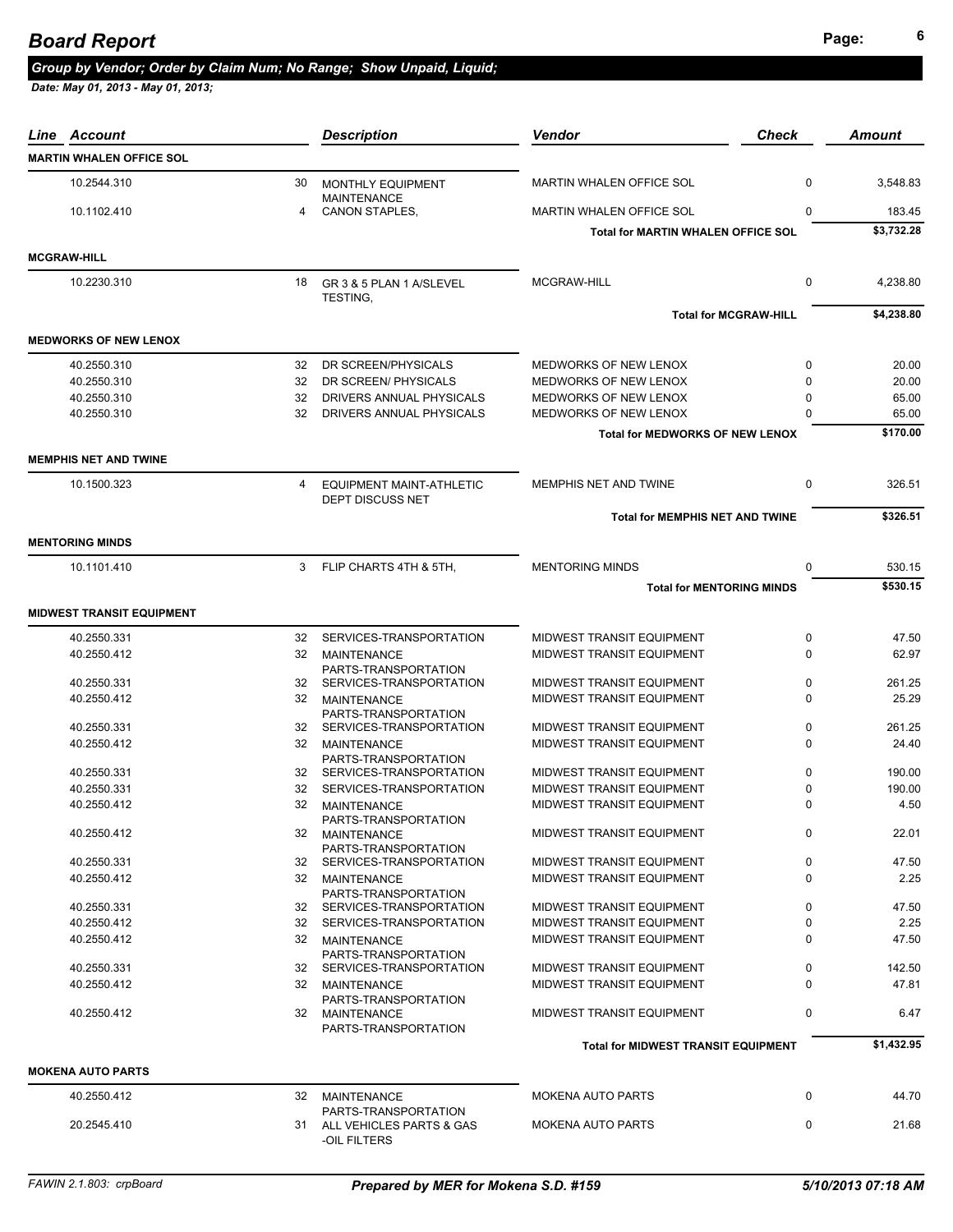## **Page: <sup>7</sup>** *Board Report*

#### *Group by Vendor; Order by Claim Num; No Range; Show Unpaid, Liquid;*

|                   | <b>Line Account</b>                |             | <b>Description</b>                                                                    | <b>Vendor</b><br><b>Check</b>                  | <b>Amount</b>                         |
|-------------------|------------------------------------|-------------|---------------------------------------------------------------------------------------|------------------------------------------------|---------------------------------------|
|                   |                                    |             |                                                                                       | <b>Total for MOKENA AUTO PARTS</b>             | \$66.38                               |
|                   | <b>MOKENA SCH.DIST.159</b>         |             |                                                                                       |                                                |                                       |
|                   | 10.1101.410                        |             | 2 SUPPLIES-MES SCHOOL PETTY                                                           | MOKENA SCH.DIST.159                            | $\mathbf{0}$<br>31.77                 |
|                   | 10.2130.410                        |             | <b>CASH REIMBURSEMENT</b><br>2 SUPPLIES-MES SCHOOL PETTY<br><b>CASH REIMBURSEMENT</b> | MOKENA SCH.DIST.159                            | $\mathbf 0$<br>16.99                  |
|                   |                                    |             |                                                                                       | Total for MOKENA SCH.DIST.159                  | \$48.76                               |
| <b>MY BINDING</b> |                                    |             |                                                                                       |                                                |                                       |
|                   | 10.1101.410                        |             | 3 LAMINATING FILM ROLLS,                                                              | <b>MY BINDING</b>                              | $\mathbf 0$<br>132.11                 |
|                   |                                    |             |                                                                                       | <b>Total for MY BINDING</b>                    | \$132.11                              |
|                   | <b>NEW LENOX MAIL &amp; PARCEL</b> |             |                                                                                       |                                                |                                       |
|                   | 10.2319.350                        |             | 21 SPECIAL DISTRICT SERVICES -<br>NAME PLATES AND NAME TAGS<br>FOR NEW BOARD          | <b>NEW LENOX MAIL &amp; PARCEL</b>             | $\mathbf{0}$<br>138.00                |
|                   |                                    |             |                                                                                       | <b>Total for NEW LENOX MAIL &amp; PARCEL</b>   | \$138.00                              |
| <b>NICOR GAS</b>  |                                    |             |                                                                                       |                                                |                                       |
|                   | 20.2542.460                        |             | 30 DISTRICT HEATING/GAS                                                               | <b>NICOR GAS</b><br><b>Total for NICOR GAS</b> | $\mathbf 0$<br>7,417.49<br>\$7,417.49 |
|                   | <b>NU WAY DISPOSAL SERVICE</b>     |             |                                                                                       |                                                |                                       |
|                   | 20.2542.320                        |             | 31 MONTHLY REFUSE-MAY                                                                 | NU WAY DISPOSAL SERVICE                        | 1,598.20<br>$\Omega$                  |
|                   |                                    |             |                                                                                       | <b>Total for NU WAY DISPOSAL SERVICE</b>       | \$1,598.20                            |
|                   | ORIENTAL TRADING CO., INC.         |             |                                                                                       |                                                |                                       |
|                   | 10.1101.410                        | 3           | TREASURE CHEST TOY ASST,                                                              | ORIENTAL TRADING CO., INC.                     | $\Omega$<br>25.99                     |
|                   |                                    |             |                                                                                       | Total for ORIENTAL TRADING CO., INC.           | \$25.99                               |
|                   | <b>OTIS ELEVATOR COMPANY</b>       |             |                                                                                       |                                                |                                       |
|                   | 20.2542.323                        | $2^{\circ}$ | SERVICES-O&M<br>MAINTENANCE/MES                                                       | OTIS ELEVATOR COMPANY                          | $\mathbf 0$<br>153.05                 |
|                   |                                    |             |                                                                                       | <b>Total for OTIS ELEVATOR COMPANY</b>         | \$153.05                              |
|                   | PALOS SPORTS, INC.                 |             |                                                                                       |                                                |                                       |
|                   | 10.1500.410                        | 3           | SPORTS EQUIPMENT,                                                                     | PALOS SPORTS, INC.                             | $\Omega$<br>400.44                    |
|                   |                                    |             |                                                                                       | Total for PALOS SPORTS, INC.                   | \$400.44                              |
|                   | <b>EILEEN PARENTE</b>              |             |                                                                                       |                                                |                                       |
|                   | 10.1200.332                        |             | 10 CONF EXPENSES<br><b>REIMBURSEMENT</b>                                              | EILEEN PARENTE                                 | 0<br>121.00                           |
|                   |                                    |             |                                                                                       | <b>Total for EILEEN PARENTE</b>                | \$121.00                              |
|                   | PERFORMANCE CHEMICAL               |             |                                                                                       |                                                |                                       |
|                   | 10.1101.410                        |             | 2 SUPPLIES-REPAIR/PARTS FOR                                                           | PERFORMANCE CHEMICAL                           | $\mathbf 0$<br>144.82                 |
|                   | 20.2542.411                        |             | VACUUM-MES SCHOOL<br>2 SUPPLIES-O&M<br>MAINTENANCE/MES ADDTL.                         | PERFORMANCE CHEMICAL                           | 0<br>44.65                            |
|                   |                                    |             | <b>VACUUM PARTS</b>                                                                   | <b>Total for PERFORMANCE CHEMICAL</b>          | \$189.47                              |
|                   | <b>PERMA-BOUND</b>                 |             |                                                                                       |                                                |                                       |
|                   | 10.2220.430                        | 4           | BOOKS,                                                                                | PERMA-BOUND                                    | $\mathbf{0}$<br>172.99                |
|                   |                                    |             |                                                                                       | <b>Total for PERMA-BOUND</b>                   | \$172.99                              |
|                   | <b>PROSHRED SECURITY</b>           |             |                                                                                       |                                                |                                       |
|                   | 10.2319.350                        |             | 21 SPECIAL DISTRICT<br>SERVICES-SHREDDING SERV                                        | PROSHRED SECURITY                              | $\mathbf 0$<br>280.00                 |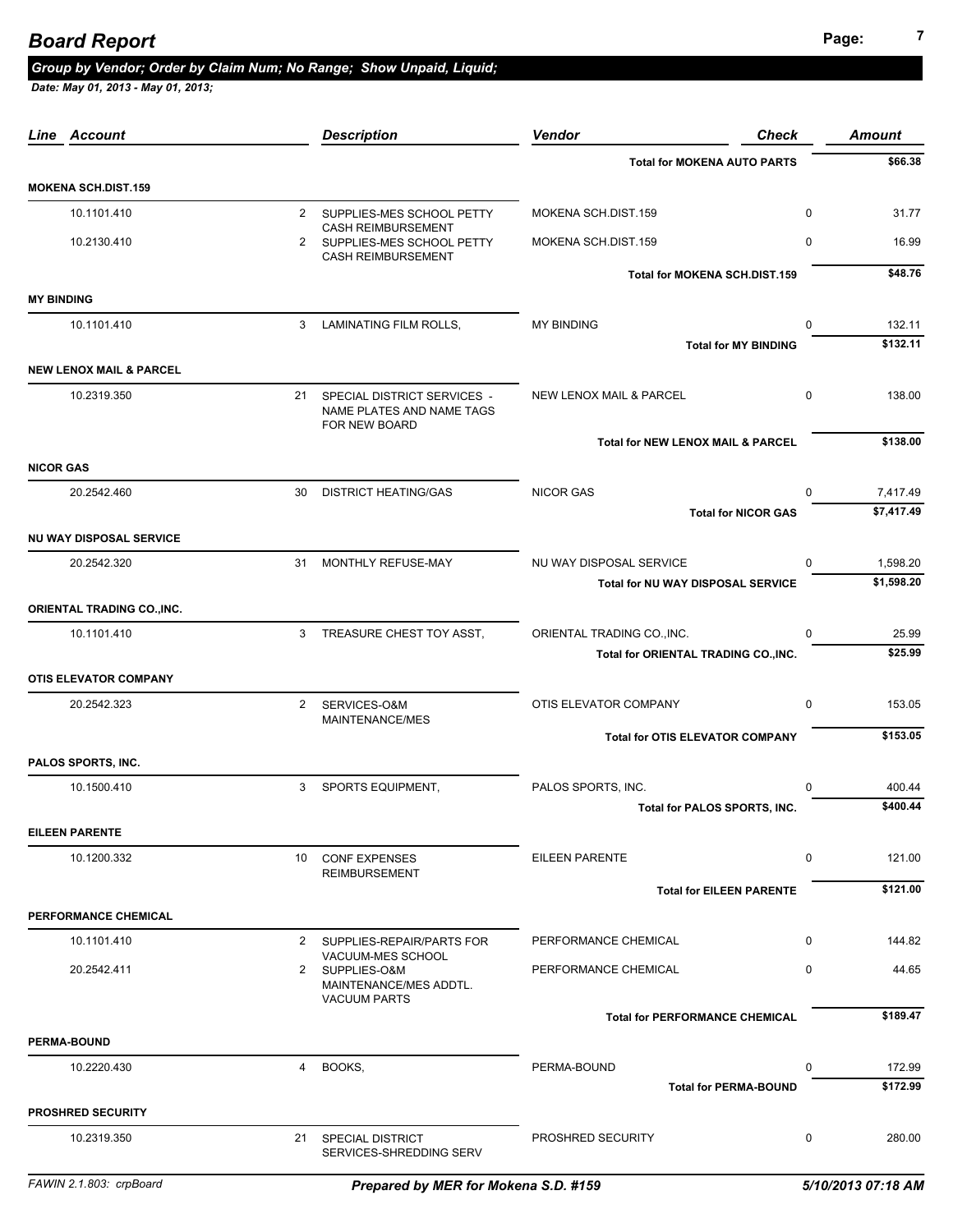### **Page: <sup>8</sup>** *Board Report*

#### *Group by Vendor; Order by Claim Num; No Range; Show Unpaid, Liquid;*

| Line Account                         |                | <b>Description</b>                                 | Vendor<br><b>Check</b>                         | <b>Amount</b>         |
|--------------------------------------|----------------|----------------------------------------------------|------------------------------------------------|-----------------------|
|                                      |                |                                                    | <b>Total for PROSHRED SECURITY</b>             | \$280.00              |
| <b>QUILL CORPORATION</b>             |                |                                                    |                                                |                       |
| 10.1101.410                          | 3              | MIS SUPPLIES,                                      | QUILL CORPORATION                              | 0<br>107.67           |
| 10.1101.410                          | 3              | <b>ACADEMIC</b><br>CALENDARS/SHARPIES/MARKE<br>RS, | <b>QUILL CORPORATION</b>                       | $\Omega$<br>68.14     |
|                                      |                |                                                    | <b>Total for QUILL CORPORATION</b>             | \$175.81              |
| <b>REALLY GOOD STUFF</b>             |                |                                                    |                                                |                       |
| 10.1101.410                          | 3              | MIS SUPPLIES,                                      | REALLY GOOD STUFF                              | 0<br>197.26           |
| 10.1101.410                          | 3              | <b>STANDARD DESKTOP</b><br>COVERTS,                | REALLY GOOD STUFF                              | $\Omega$<br>152.55    |
|                                      |                |                                                    | <b>Total for REALLY GOOD STUFF</b>             | \$349.81              |
| <b>RIVERSIDE CORPORATE HEALT</b>     |                |                                                    |                                                |                       |
| 40.2550.310                          | 32             | DRIVERS ANNUAL PHYSICALS                           | RIVERSIDE CORPORATE HEALT                      | 0<br>36.00            |
| 40.2550.310                          | 32             | DRIVERS ANNUAL PHYSICALS                           | RIVERSIDE CORPORATE HEALT                      | 0<br>72.00            |
| 40.2550.310                          | 32             | DRIVERS ANNUAL PHYSICALS                           | RIVERSIDE CORPORATE HEALT                      | $\Omega$<br>18.00     |
|                                      |                |                                                    | <b>Total for RIVERSIDE CORPORATE HEALT</b>     | \$126.00              |
| <b>SCARIANO HIMES &amp; PETRARCA</b> |                |                                                    |                                                |                       |
| 10.2310.318                          | 20             | <b>DISTRICT LEGAL SERVICES-</b><br><b>APRIL</b>    | <b>SCARIANO HIMES &amp; PETRARCA</b>           | $\mathbf 0$<br>458.85 |
|                                      |                |                                                    | <b>Total for SCARIANO HIMES &amp; PETRARCA</b> | \$458.85              |
| <b>SCHOOL NURSE SUPPLY</b>           |                |                                                    |                                                |                       |
| 10.2130.410                          | $\overline{4}$ | AED REPLACEMENT BATTERY,                           | SCHOOL NURSE SUPPLY                            | 180.50<br>$\Omega$    |
|                                      |                |                                                    | <b>Total for SCHOOL NURSE SUPPLY</b>           | \$180.50              |
| <b>SCHOOL OUTFITTERS</b>             |                |                                                    |                                                |                       |
| 10.2660.410                          | $\sqrt{5}$     | $\overline{\phantom{a}}$                           | <b>SCHOOL OUTFITTERS</b>                       | 5,241.59<br>0         |
| 10.1101.550                          | 3              |                                                    | <b>SCHOOL OUTFITTERS</b>                       | $\Omega$<br>2,051.48  |
|                                      |                |                                                    | <b>Total for SCHOOL OUTFITTERS</b>             | \$7,293.07            |
| <b>SCHOOL SPECIALTY INC</b>          |                |                                                    |                                                |                       |
| 10.1101.410                          | $2^{\circ}$    | SUPPLIES NEEDED FOR 13-14<br>3RD GR.               | SCHOOL SPECIALTY INC                           | $\mathbf 0$<br>413.93 |
| 10.1101.410                          | 2              | ART SUPPLIES,                                      | <b>SCHOOL SPECIALTY INC</b>                    | 509.62<br>0           |
| 10.1101.550                          | 3              | CRC AIR INCUBATORS,                                | SCHOOL SPECIALTY INC                           | 0<br>467.96           |
|                                      |                |                                                    | Total for SCHOOL SPECIALTY INC                 | \$1,391.51            |
| <b>SHIFFLER EQUIPMENT SALES</b>      |                |                                                    |                                                |                       |
| 10.1102.410                          | 4              | LOCK BAR,                                          | SHIFFLER EQUIPMENT SALES                       | 263.93<br>0           |
|                                      |                |                                                    | <b>Total for SHIFFLER EQUIPMENT SALES</b>      | \$263.93              |
| <b>SILVESTRI PRINTING INC</b>        |                |                                                    |                                                |                       |
| 10.1101.410                          | $2^{\circ}$    | PERMANENT GRADE RECORD<br><b>FORMS</b>             | <b>SILVESTRI PRINTING INC</b>                  | 278.00<br>0           |
|                                      |                |                                                    | <b>Total for SILVESTRI PRINTING INC</b>        | \$278.00              |
| <b>SOCIAL THINKING</b>               |                |                                                    |                                                |                       |
| 10.2210.314                          | 13             | SOCIAL THINK CONFERENCE,                           | <b>SOCIAL THINKING</b>                         | 1,260.00<br>0         |
|                                      |                |                                                    | <b>Total for SOCIAL THINKING</b>               | \$1,260.00            |
| SOUTHWEST COOK CNTY COOP             |                |                                                    |                                                |                       |
| 10.4120.673                          |                | 10 SP ED AI COSTS                                  | SOUTHWEST COOK CNTY COOP                       | 189.99<br>0           |
|                                      |                |                                                    | <b>Total for SOUTHWEST COOK CNTY COOP</b>      | \$189.99              |
| SOUTH SIDE CONTROL SUPPLY            |                |                                                    |                                                |                       |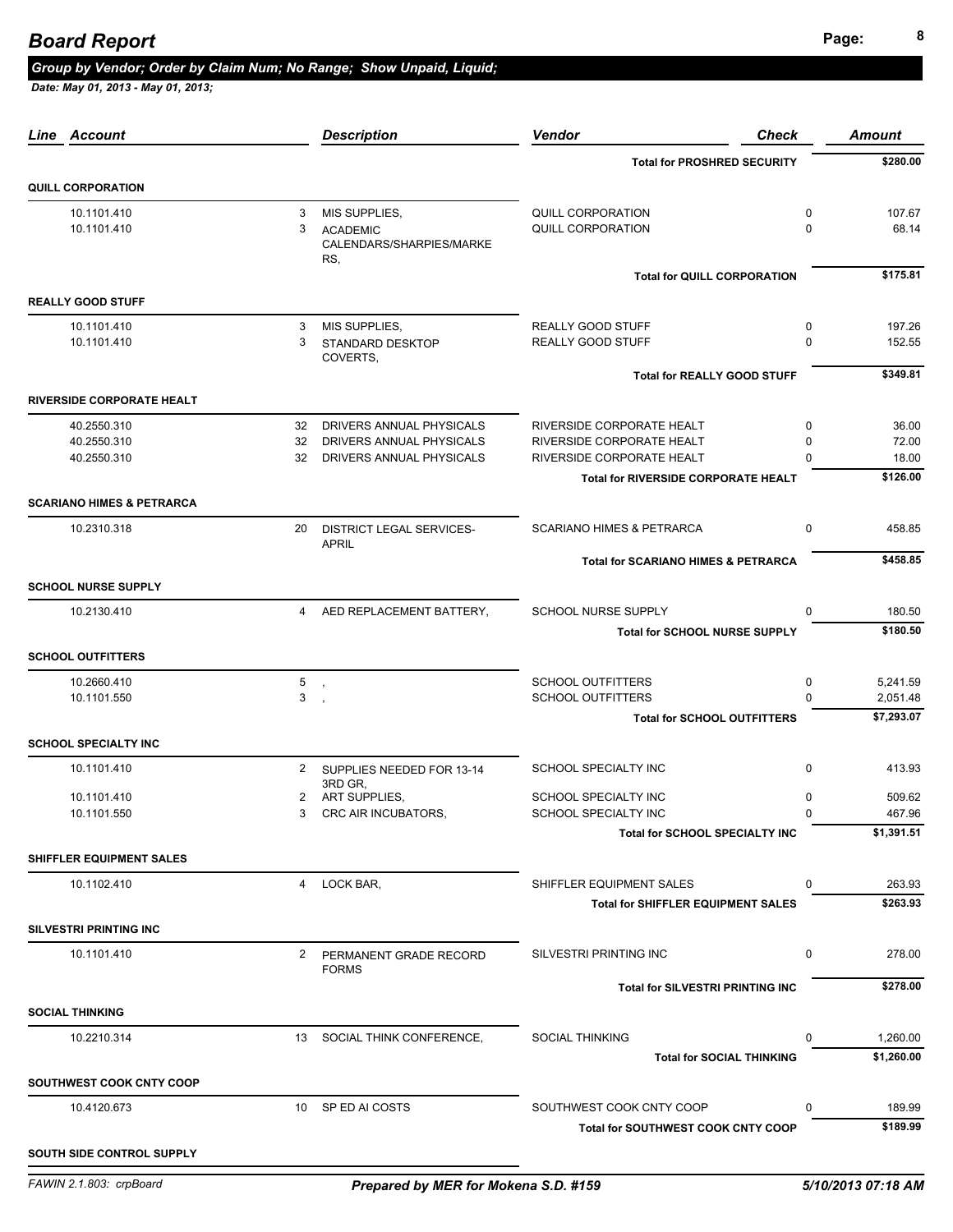|                   | Line Account                    |    | <b>Description</b>                                                    | Vendor                                | <b>Check</b> | <b>Amount</b> |
|-------------------|---------------------------------|----|-----------------------------------------------------------------------|---------------------------------------|--------------|---------------|
|                   | 20.2542.410                     | 4  | REPAIR/REPLACEMENT<br><b>O&amp;M/MJH PNEUMATIC</b><br><b>ACTUATOR</b> | SOUTH SIDE CONTROL SUPPLY             | $\Omega$     | 477.69        |
|                   |                                 |    |                                                                       | Total for SOUTH SIDE CONTROL SUPPLY   |              | \$477.69      |
|                   | <b>SUN TIMES MEDIA</b>          |    |                                                                       |                                       |              |               |
|                   | 10.2310.332                     |    | 20 BOARD OF EDUCATION<br><b>EXPENSES</b>                              | <b>SUN TIMES MEDIA</b>                | $\mathbf 0$  | 36.50         |
|                   |                                 |    |                                                                       | <b>Total for SUN TIMES MEDIA</b>      |              | \$36.50       |
|                   | <b>SUNBURST DIGITAL INC</b>     |    |                                                                       |                                       |              |               |
|                   | 10.1101.310                     |    | 18 SOFTWARE LICENSES-<br>TYPE-TO-LEARN                                | SUNBURST DIGITAL INC                  | 0            | 1,799.90      |
|                   |                                 |    |                                                                       | <b>Total for SUNBURST DIGITAL INC</b> |              | \$1,799.90    |
|                   | <b>TEACHER TREASURES</b>        |    |                                                                       |                                       |              |               |
|                   | 10.1101.410                     |    | 3 LEARNING STATIONS/BOOKS,                                            | <b>TEACHER TREASURES</b>              | $\Omega$     | 182.60        |
|                   |                                 |    |                                                                       | <b>Total for TEACHER TREASURES</b>    |              | \$182.60      |
|                   | <b>TIMBERVIEW RV CENTER</b>     |    |                                                                       |                                       |              |               |
|                   | 20.2543.410                     |    | 31 GROUNDS MAINTENANCE<br><b>SUPPLIES</b>                             | TIMBERVIEW RV CENTER                  | $\mathbf 0$  | 30.50         |
|                   |                                 |    |                                                                       | <b>Total for TIMBERVIEW RV CENTER</b> |              | \$30.50       |
|                   | <b>TROPHY DEPOT</b>             |    |                                                                       |                                       |              |               |
|                   | 10.2319.350                     | 21 | <b>WOODGRAIN PLAQUES.</b>                                             | <b>TROPHY DEPOT</b>                   | 0            | 177.03        |
|                   |                                 |    |                                                                       | <b>Total for TROPHY DEPOT</b>         |              | \$177.03      |
|                   | <b>VERIZON WIRELESS</b>         |    |                                                                       |                                       |              |               |
|                   | 10.1200.300                     |    | 10 PURCHASE                                                           | <b>VERIZON WIRELESS</b>               | $\mathbf 0$  | 59.90         |
|                   |                                 |    | SERVICES-STUDENT SERVICES                                             |                                       | $\mathbf 0$  |               |
|                   | 10.2410.332                     |    | 2 CELL PHONES-BUILDING<br>ADMINISTRATION/MES                          | <b>VERIZON WIRELESS</b>               |              | 123.37        |
|                   | 10.2410.332                     |    | 3 CELL PHONES-BUILDING<br>ADMINISTRATION/MIS                          | <b>VERIZON WIRELESS</b>               | $\mathbf 0$  | 60.68         |
|                   | 10.2410.332                     |    | 4 CELL PHONES-BUILDING<br>ADMINISTRATION/MJH                          | <b>VERIZON WIRELESS</b>               | $\Omega$     | 122.95        |
|                   | 40.2550.331                     |    | 32 CELL<br>PHONES-TRANSPORTATION                                      | <b>VERIZON WIRELESS</b>               | $\mathbf 0$  | 38.21         |
|                   | 10.2562.310                     |    | 33 CELL PHONES-FOOD SERVICES                                          | <b>VERIZON WIRELESS</b>               | 0            | 0.86          |
|                   | 20.2542.340                     | 30 | <b>CELL PHONES-DO</b>                                                 | <b>VERIZON WIRELESS</b>               | $\Omega$     | 475.26        |
|                   |                                 |    |                                                                       | <b>Total for VERIZON WIRELESS</b>     |              | \$881.23      |
|                   | <b>VILLAGE OF MOKENA</b>        |    |                                                                       |                                       |              |               |
|                   | 20.2542.370                     |    | 31 UTILITIES-WATER &                                                  | <b>VILLAGE OF MOKENA</b>              | $\mathbf 0$  | 543.26        |
|                   | 20.2542.370                     |    | <b>SEWER-MES NW</b><br>31 UTILITIES-WATER &<br>SEWER-MESCENTRAL-EAST  | VILLAGE OF MOKENA                     | $\mathbf 0$  | 659.17        |
|                   | 20.2542.370                     |    | 31 UTILITIES-WATER &<br>SEWER-MES CENTRAL                             | <b>VILLAGE OF MOKENA</b>              | $\mathbf 0$  | 610.12        |
|                   | 20.2542.370                     |    | 31 UTILITIES-WATER &<br>SEWER-MIS                                     | VILLAGE OF MOKENA                     | $\Omega$     | 482.59        |
|                   | 20.2542.370                     |    | 31 UTILITIES-WATER &<br>SEWER-MJH                                     | <b>VILLAGE OF MOKENA</b>              | $\mathbf 0$  | 866.70        |
|                   |                                 |    |                                                                       | <b>Total for VILLAGE OF MOKENA</b>    |              | \$3,161.84    |
|                   | <b>VISION SERVICE PLAN (IL)</b> |    |                                                                       |                                       |              |               |
|                   | 10.1101.222                     |    | 35 VISION INS-PREMIUM                                                 | VISION SERVICE PLAN (IL)              | 0            | 1,109.18      |
|                   |                                 |    |                                                                       | Total for VISION SERVICE PLAN (IL)    |              | \$1,109.18    |
| <b>WEST MUSIC</b> |                                 |    |                                                                       |                                       |              |               |
|                   | 10.1101.410                     | 3  | DVDS AND MUSIC SUPPLIES,                                              | <b>WEST MUSIC</b>                     | 0            | 115.35        |
|                   |                                 |    |                                                                       |                                       |              |               |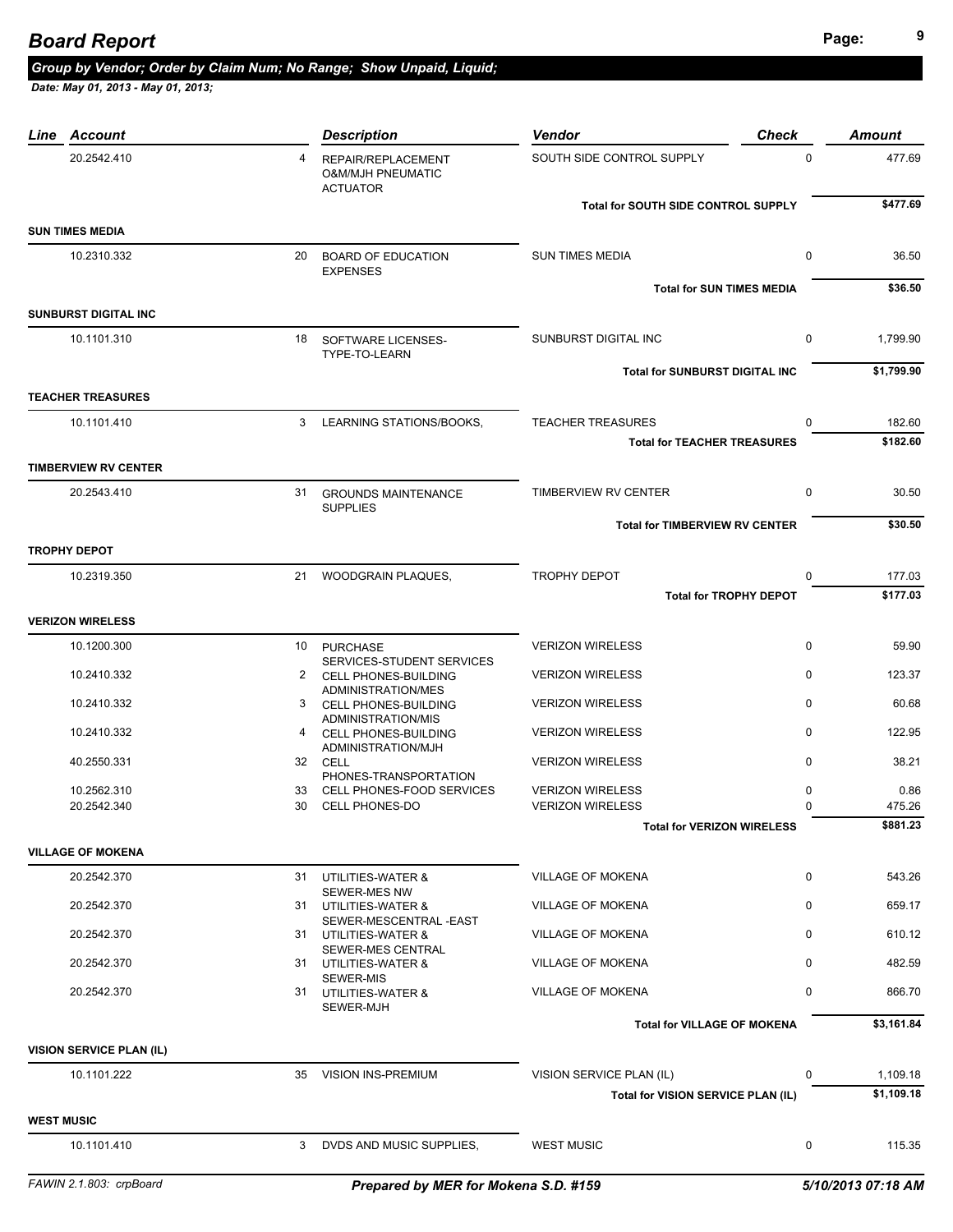*Group by Vendor; Order by Claim Num; No Range; Show Unpaid, Liquid;* 

 *Date: May 01, 2013 - May 01, 2013;* 

**Total for WEST MUSIC \$115.35**